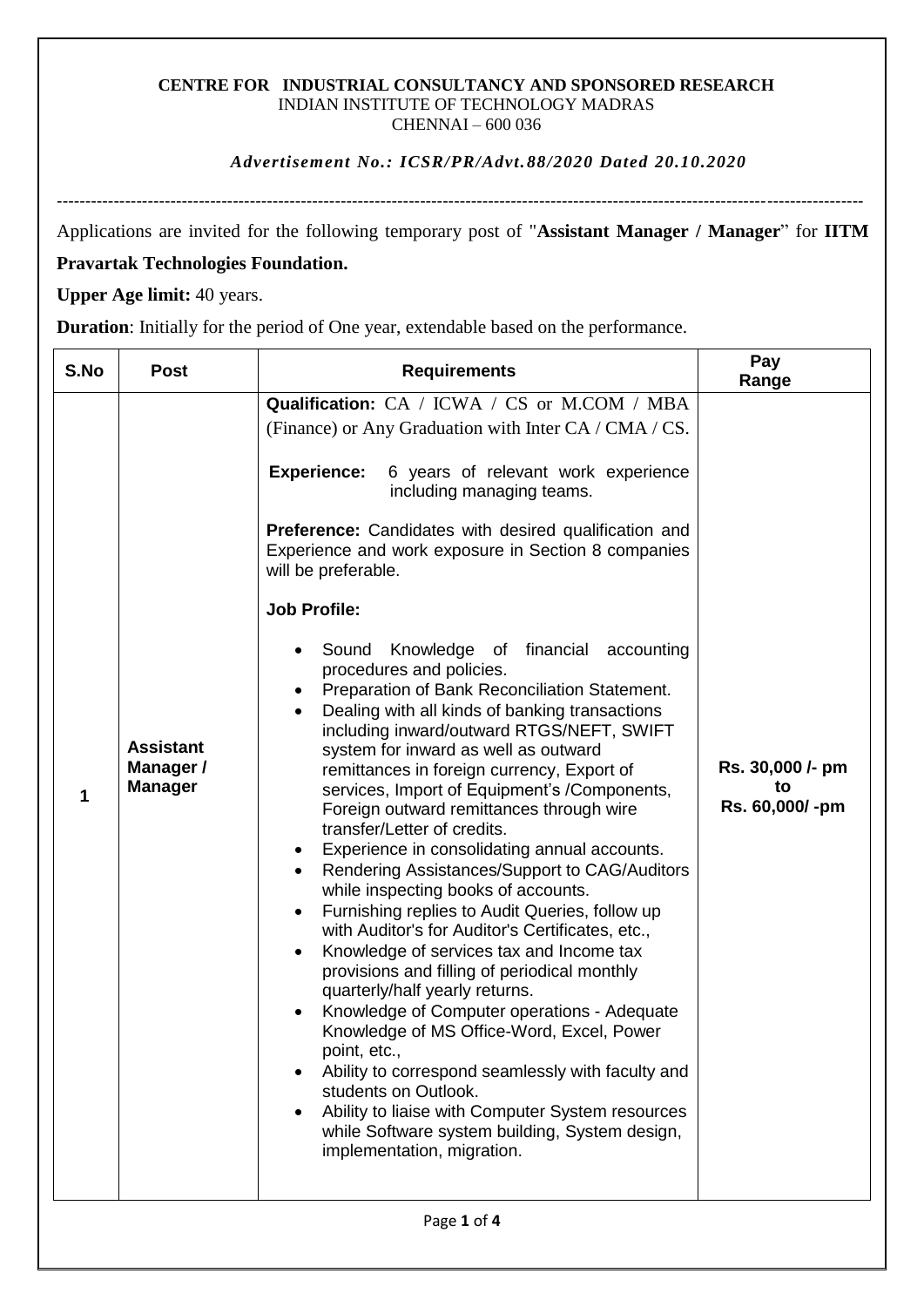# **The last date for submission of online application is 04.11.2020**

**Note:** Only eligible candidates are requested to apply for the said post.

## **General Instructions to the candidates**

- 1) All the positions are on purely contract basis.
- 2) The completion of the period of contract will not confer any right for further extension, regularization, permanency at the Institute.
- 3) Candidates should apply online only in the website<https://icandsr.iitm.ac.in/recruitment/> (**Please check the advertisement number Advt.88/2020 displayed and submit the application for the relevant position**).
- 4) Separate application has to be filled for each post.
- 5) The system will accept single application only with the registered login ID (email) for an advertisement, hence the candidate is requested to select the multiple positions (In case, he/she wishes to apply for more than one position) before the submission of application.
- 6) The application cannot be edited, reverted once it is submitted.
- 7) Candidates should not attempt to apply twice for the same post. If multiple applications are received from a candidate for the same post, his/her candidature will liable to be rejected.
- 8) Candidates should follow the prescribed procedure for submission of online application.
- 9) Candidates are advised to fill their correct and active e-mail addresses in the online application as all correspondence will be made by the Institute through e-mail only.
- 10) The candidates applying for any post should ensure that they fulfil all the eligibility conditions for the post. Their admission to any stage of the selection process will be purely provisional subject to confirmation that they satisfy the prescribed eligibility conditions. Mere issue of registration certificate / call letter to the candidate will not imply that his/her candidature has been found eligible.
- 11) After successful online submission of application, a print out of the application form must be obtained and submitted when called for test. It will be required at the time of document verification/test/interview. Hard copy of the application is NOT to be sent to the Institute.
- 12) Candidates must be citizens of India. Persons who have migrated from Pakistan with the intention of permanently settling in India or subjects of Nepal are also eligible, but in their case a certificate of eligibility from the Government of India will be necessary for appointment. Such candidates should apply to the Government of India in the Ministry of Home Affairs for necessary certificate and furnish satisfactory proof of having so applied.
- 13) The prescribed qualifications are minimum and unless specified, they are required for consideration for the post, even if higher qualification has been acquired and the mere fact that a candidate possesses the same will not entitle him/her for being called for interview.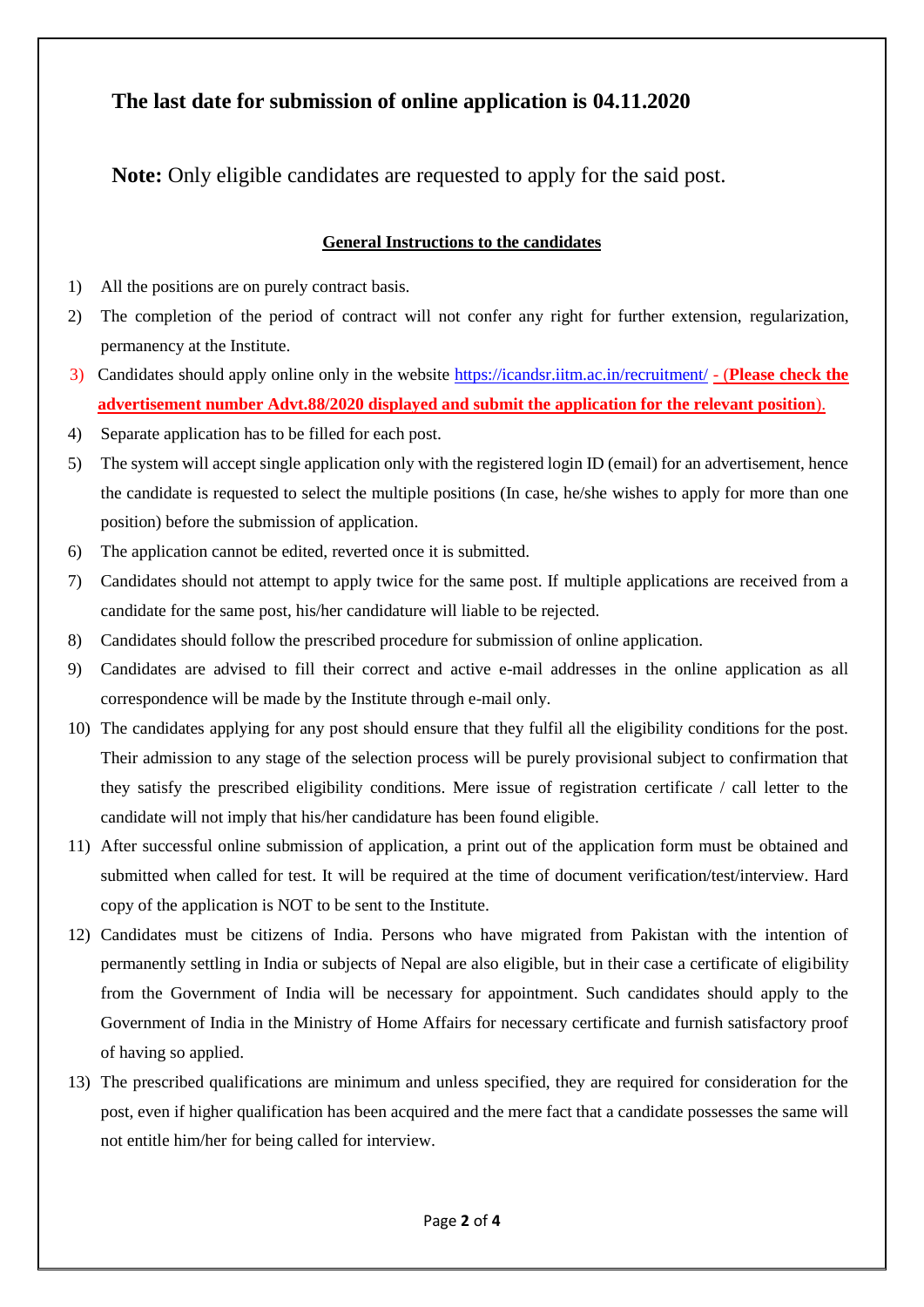- 14) Relevant experience gained after the minimum qualifying degree will only be taken into consideration. Minimum requirements of qualifications and/or experience can be relaxed in respect of exceptionally outstanding candidates.
- 15) The experience required is relaxable at the discretion of the Institute in the case of candidates belonging to the Scheduled Caste / Scheduled Tribe, if at any stage of selection the competent authority is of the opinion that sufficient number of candidates from these communities possessing the requisite experience are not likely to be available to fill up the vacancy reserved for them.
- 16) The Institute reserves the right to restrict the number of candidates for written / skill test / interview to a reasonable limit on the basis of qualifications, level and relevance of experience higher than the minimum prescribed in the advertisement and other academic achievements. The Institute also reserves the right of rejecting any or all the applications without assigning any reasons therefore.
- 17) Calling a candidate for test/interview merely indicates that it is felt that he/she with others may be suitable for the post and conveys no assurance whatsoever that he/she will be recommended or selected or his/her conditions specified in the application will be accepted.
- 18) Candidates will be short-listed for Test/Interview on the basis of the information provided by them in their online applications. They must ensure that such information is true. If at any subsequent stage or at the time of Test/Interview any information given by them or any claim made by them in their online applications is found to be false, their candidature will be liable to be rejected.
- 19) The Institute shall verify the antecedents or documents submitted by a candidate at any time at the time of appointment or during the tenure of the service. In case, it is detected that the documents submitted by the candidates are fake or the candidate has clandestine antecedents/background and has suppressed the said information, then his services shall be liable to be terminated.
- 20) In case of any inadvertent mistake in the process of selection which may be detected at any stage even after the issue of appointment letter, the Institute reserves the right to modify/ withdraw/ cancel any communication made to the candidates.
- 21) Applicants who are working in **any one of the Project at IIT Madras**, must apply through proper channel otherwise they will be required to produce No-Objection Certificate at the time of document verification/Test/Interview. Candidates without NOC will not be permitted to appear for Test/Interview.
- 22) Candidates may send testimonials from persons intimately acquainted with their work and character. If the applicant is in employment, he/she should submit testimonials from the most recent employer or immediate superior as a referee.
- 23) The Institute has a right to decide the mode of screening and testing the applicant for short listing and selection.
- 24) The Institute solely reserves the right not to fill any advertised position without assigning any reason
- 25) Only shortlisted applicants will be contacted.
- 26) No correspondence whatsoever will be entertained from candidates regarding conduct and result of test/interview and reasons for not being called for interview. Canvassing in any form will be a disqualification.
- 27) The crucial date for determining the eligibility criteria for all candidates in every respect shall be the prescribed closing date for submission of online application.